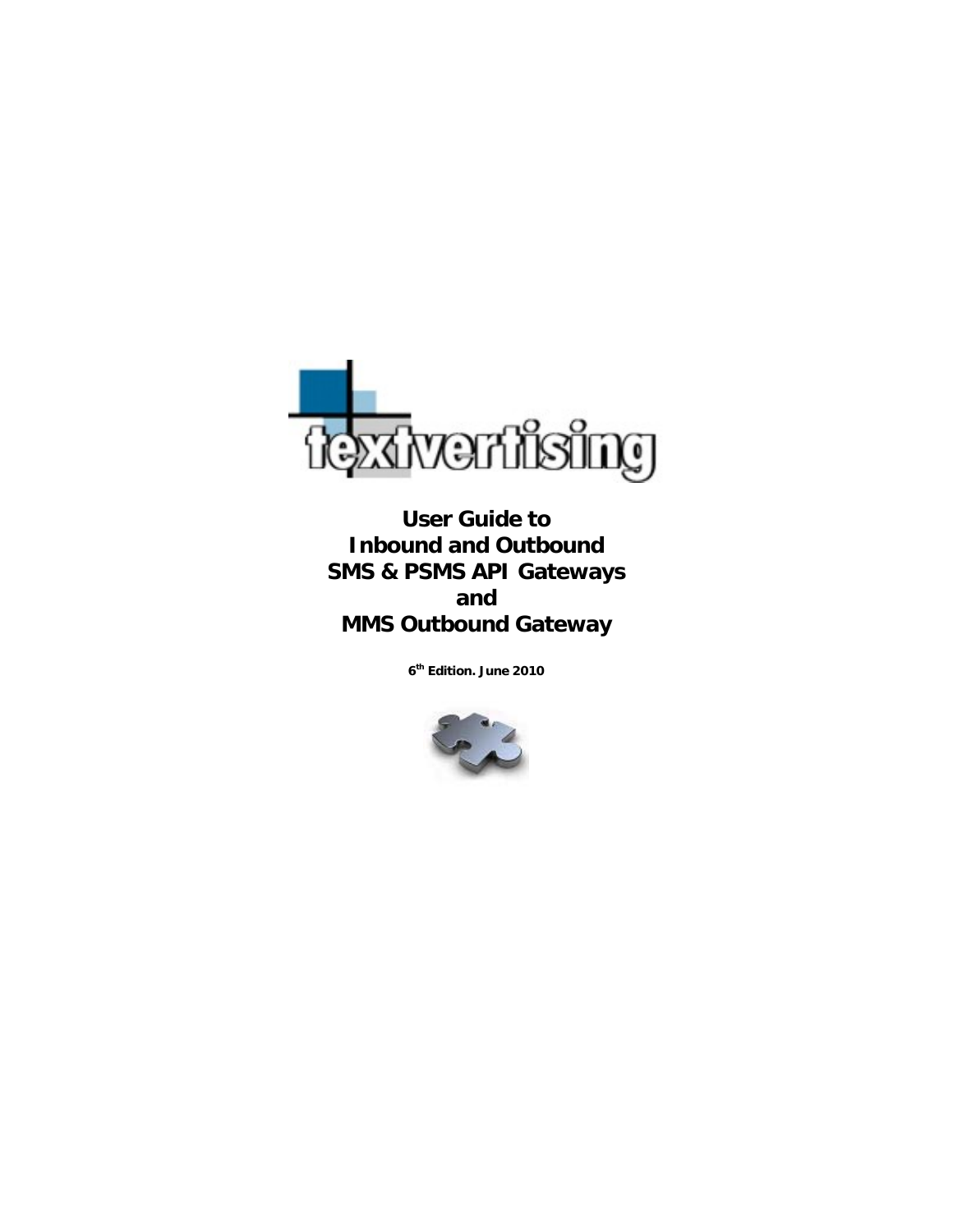# **Contents**

| Page 3  | <b>Introduction to our API</b>                             |
|---------|------------------------------------------------------------|
| Page 3  | <b>API Integration</b>                                     |
| Page 3  | <b>Incoming and Outgoing SMS &amp; PSMS Authentication</b> |
| Page 4  | Sending Non Premium Rate SMS Messages                      |
| Page 6  | Sending Premium Rate Outbound SMS Messages                 |
| Page 8  | <b>Getting reports on PSMS Submissions</b>                 |
| Page 9  | Configuring an Inbound SMS to post to your server          |
| Page 10 | <b>PSMS API Traffic Flowchart</b>                          |
| Page 11 | <b>Outbound MMS</b>                                        |
| Page 13 | Checking Your Account Balance via our API                  |
| Page 14 | <b>Submission Error Codes</b>                              |
| Page 15 | <b>FAQ &amp; Troubleshooting</b>                           |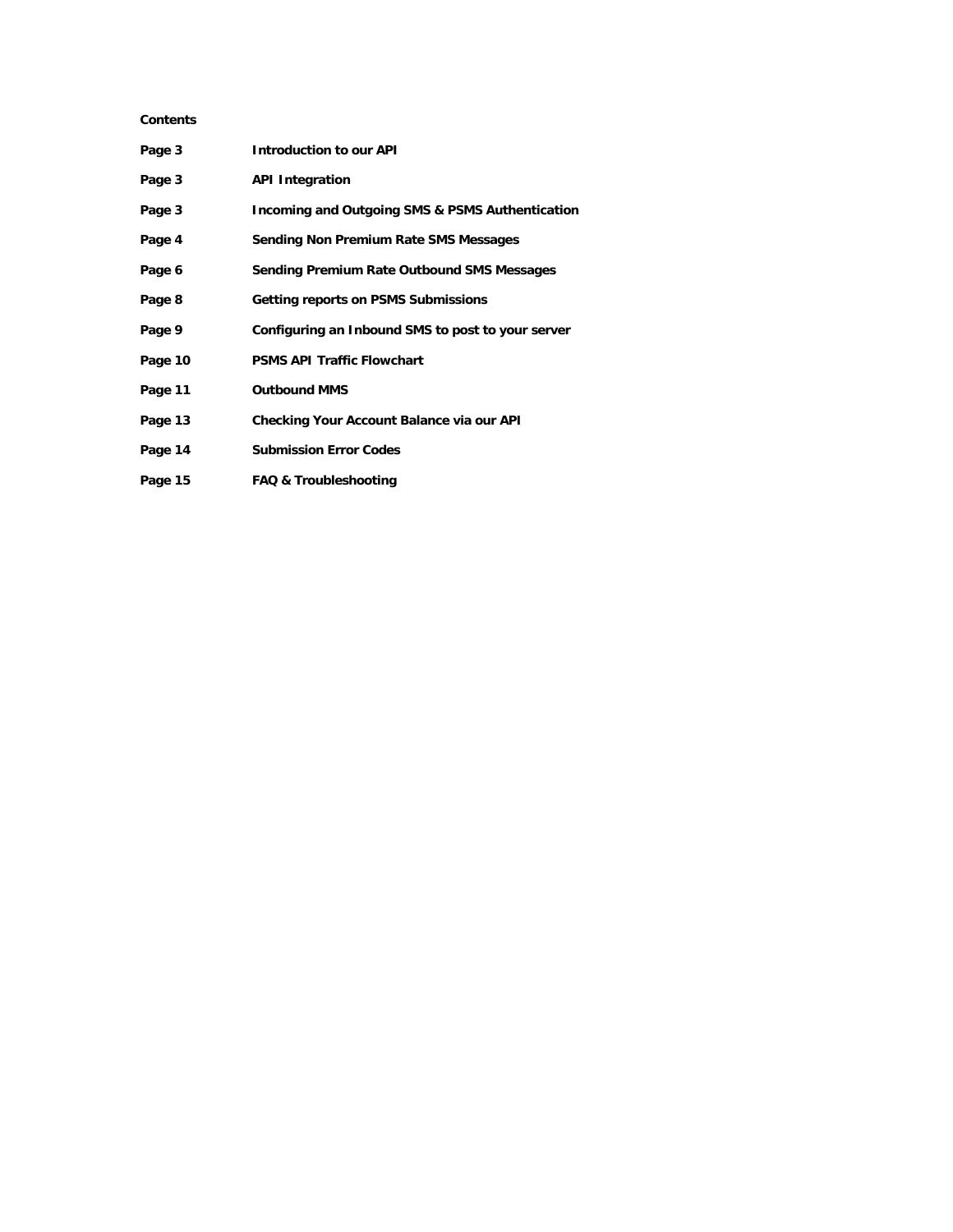### **Introduction.**

Textvertising offer 3 gateways to integrate your product with our SMS and PSMS services.

- 1) Inbound SMS from shortcode and/or virtual mobile number posted to your application.
- 2) Outbound SMS to send either single or multiple messages (SMS).
- 3) Outbound SMS to send Premium Rate single messages (PSMS).

Integration may require some knowledge of basic programming but example working Perl scripts can be obtained if required.

## **API Integration.**

An account with Textvertising is a requirement. Once created, you can take advantage of both inbound and outbound SMS via our easy to implement API.

Inbound SMS is only available on our virtual mobile number 07716 711 744 unless you upgrade your account to use the shortcode. The system works the same way in either case, except you will not be notified of the network. Outbound premium rate SMS (PSMS) alongside Standard SMS is optional and depends on your account settings.

#### **Virtual Mobile Number Hosting**.

If we are hosting a virtual mobile number on your behalf, the system will work in exactly the same way.

### **The following pages show how to integrate your platform with our SMS system via API.**

### **Incoming and Outgoing SMS & PSMS Authentication.**

Users are advised to lock their incoming scripts to traffic from these specific Textvertising Server IP addresses for additional security.

Depending on our traffic at any given time or the services used, any one of these servers can post inbound requests or PSMS delivery notifications to you:

**62.7.92.120 62.7.92.121 62.7.92.122 62.7.92.123 195.188.59.180 195.188.59.190** 

Clients are reminded that when posting to our servers, repeated login failure will result in our gateway blocking your IP. Please ensure that your scripts are posting the correct details before starting testing with our API.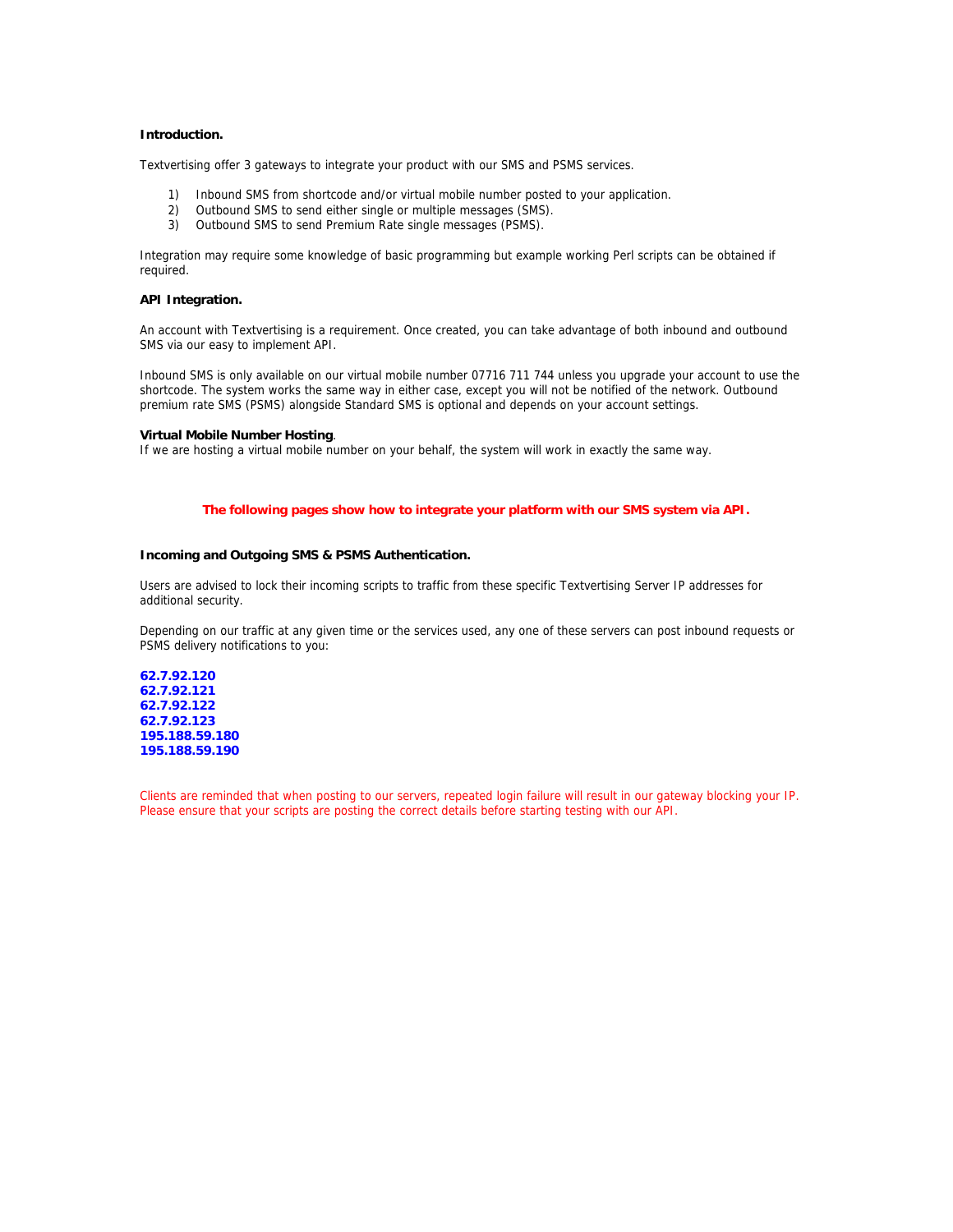### **1) Standard (Non Premium Rate) OUTBOUND SMS.**

Users should call a HTTP GET or use HTTP POST request to call the following script:

### **http://www.textvertising.co.uk/cgi-bin/smssend.pl**

This API can accept both single and bulk messages. We recommend sending large numbers across as a bulk message rather than many single posts. HTTP GET has a limit on characters that can be submitted in the URL, and the URL is visible across the network. **We advise HTTP POST as a preferred method of submission for added security.**

The parameters required are shown below. The parameters must be sent in LOWERCASE only:

| numbers | The number(s) that you wish to send an SMS to. Must start in UK "44" format, for example:<br>447777111177.                                                                                                                                                                     |
|---------|--------------------------------------------------------------------------------------------------------------------------------------------------------------------------------------------------------------------------------------------------------------------------------|
|         | If submitting multiple numbers to send the same message to, the numbers should be separated<br>with an underscore "_" for example: 447777111177_447777111188                                                                                                                   |
| smsid   | The sender ID (the ORIGINATOR of the message) that should show on the handset. This can be<br>Alphanumerical or Numerical. If using Numerical and showing a valid mobile number, replies can be<br>made to that mobile number, otherwise the end user will be unable to reply. |
| user    | Your account Username/Keyword                                                                                                                                                                                                                                                  |
| pass    | Your account Username/Password                                                                                                                                                                                                                                                 |
| reportx | OPTIONAL. Set this parameter to either XML or STD reports. If omitted STD will be used.                                                                                                                                                                                        |
| message | The body of the message up to 160 characters in length.                                                                                                                                                                                                                        |
| expiry  | OPTIONAL. The expiry date of the message. If not used the last day of the current year is set as<br>the default. This is for future use when the networks open up larger message holding.                                                                                      |
|         | Message expiry is preset by the network to the same day. If undelivered by this time, the message<br>will be discarded in the network. Use MMDD format – eq 1231 is the 31 <sup>st</sup> December. The expiry can<br>ony specify the current year.                             |
| data    | OPTIONAL. Can be used to create individually branded messages. By inserting the term [data] into<br>your message, it can be replaced by the information passed in the elements of the data parameter.                                                                          |
|         | Each element should be separated by an underscore $\frac{m}{n}$ – for example:<br>John_ Paul_Dave.                                                                                                                                                                             |
|         | The elements should be passed in the same order as the applicable numbers                                                                                                                                                                                                      |
| notify  | OPTIONAL. This parameter if set to "no" will disable any report emails being sent for every<br>submission made.                                                                                                                                                                |
|         | For example use report=no                                                                                                                                                                                                                                                      |

Example GET request to send the same message to two phones:

http://web.textvertising.co.uk/cgi-bin/smssend.pl? numbers=44777777771\_44777777772&user=yourusername&pass=yourpassword&message=test message&report=xml&smsid=TestMe&expiry=1130&report=no

This will simply send "test message" to both phones.

Example GET request to send the same message to two phones but addressed to each differently:

http://web.textvertising.co.uk/cgi-bin/smssend.pl? numbers=44777777771\_4477777772\_4477777772&user=yourusername&pass=yourpassword&message=Dear [data], Test SMS&report=xml&smsid=TestMe&expiry=1130&data=Steve\_Jason\_Paul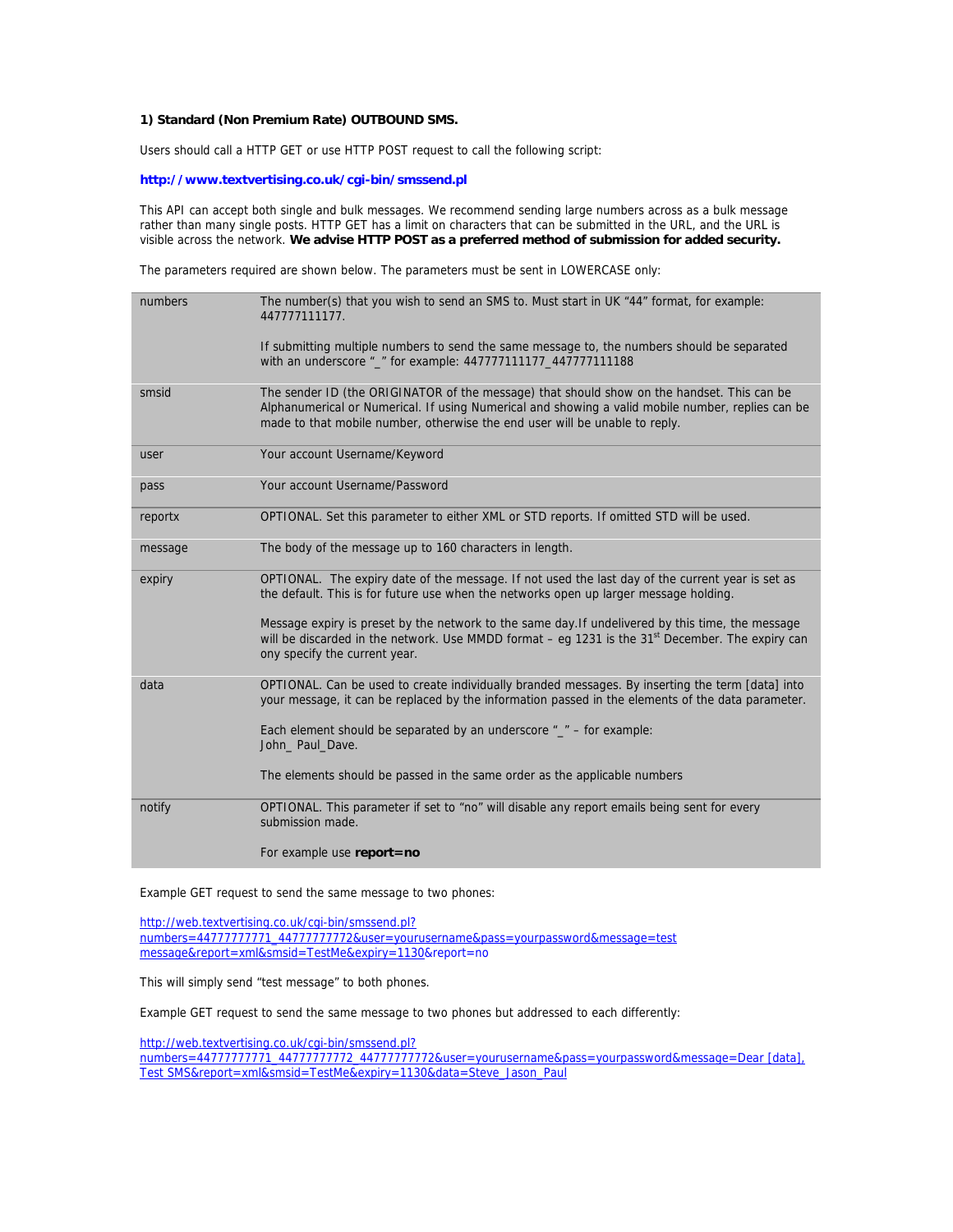This will send:

"Dear Steve, Test SMS" to 447777777771 "Dear Jason, Test SMS" to 447777777772 "Dear Paul, Test SMS" to 447777777773

## **Reports:**

If accepted, and ID will be given in the format: **ACCEPTED xx-yyyy** 

xx is your batch ID to trace the history inside your account, yy is our internal reference number for the message

If an error exists on submission, a alternative response will be given. For specific errors, please see ERROR CODES on page 17.

We recommend filtering the response for the word ACCEPTED as this means the submission was successful.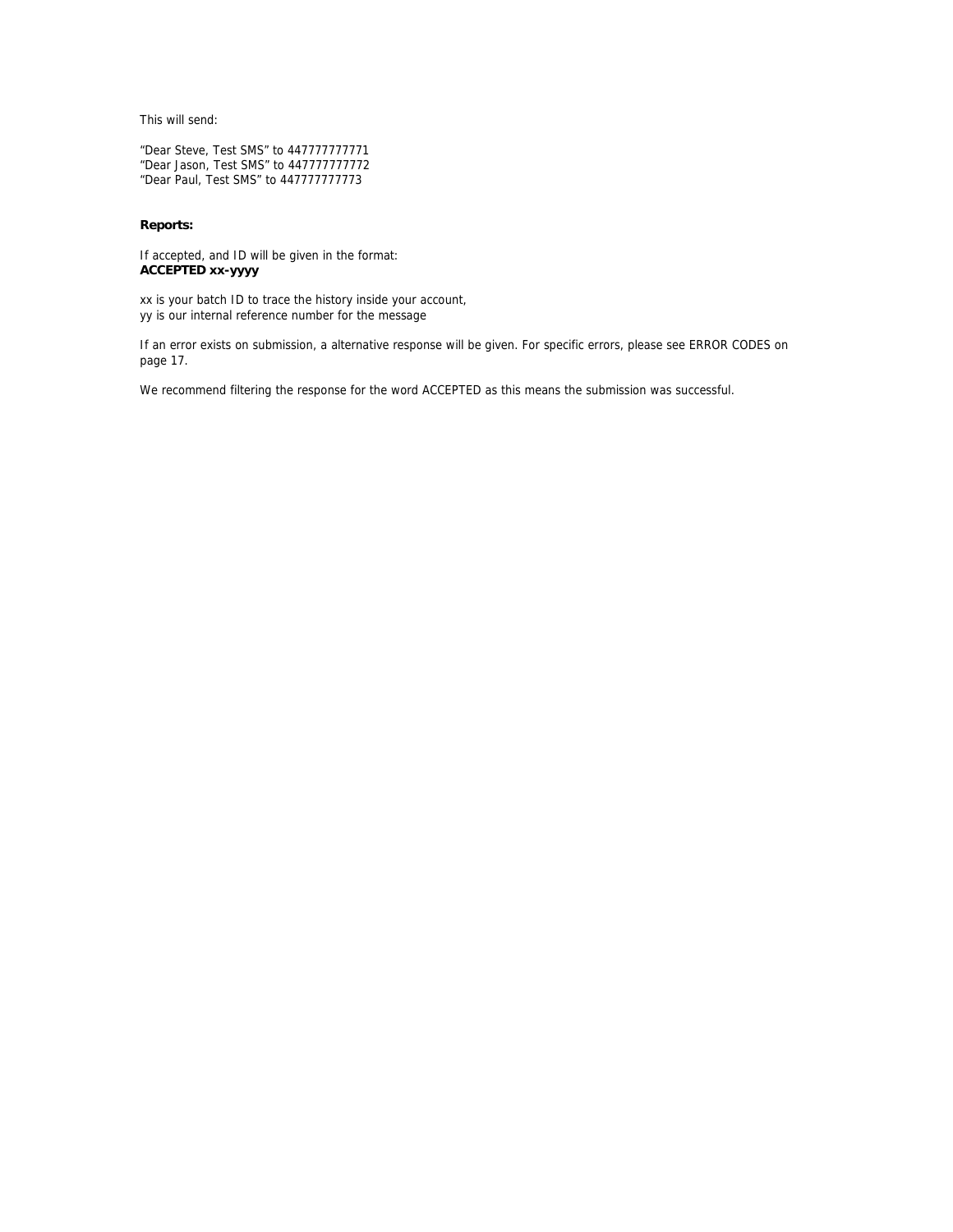## **2) Premium Rate OUTBOUND SMS.**

Outbound PSMS messages that you send are not stored within your account. When using our PSMS API, users are responsible for archiving the history or messages submitted and the IDs supplied in return of a successful submission.

Premium rate submissions require a matched number and network. **Users should not submit requests without a matched number and network.** 

When utilising our INBOUND SMS API, any submissions made to 82055 will also include the network to enable you to reply with a PSMS reply.

## **TO SEND A REVERSE BILLED PREMIUM RATE MESSAGE A PERSON MUST SUBSCRIBE BY TEXTING YOUR KEYWORD TO 82055 FIRST OR THE SYSTEM WILL FORBID SENDING.**

If you are using our virtual mobile number our API will submit an empty network parameter to your application. Virtual mobile numbers cannot be used with Premium rate services.

Users should call a HTTP GET or use HTTP POST request to call the following script. HTTP GET has a limit on characters that can be submitted in the URL, and the URL is visible across the network. **We advise HTTP POST as a preferred method of submission for added security.**

#### **http://www.textvertising.co.uk/cgi-bin/psmssend.pl**

This API only accepts single posts. We recommend running a maximum of 5 simultaneous threads for sending to this API for efficiency.

The parameters required are shown below. The parameters must be sent in LOWERCASE only:

| number  | The UK number to send the premium rate message to. Must be UK 44 format. Eq 447771111112.<br>(Please omit the leading + symbol if applicable).                                                                                                                                                                                                                   |
|---------|------------------------------------------------------------------------------------------------------------------------------------------------------------------------------------------------------------------------------------------------------------------------------------------------------------------------------------------------------------------|
| pamt    | The charge that should be applied.<br>25p : set this parameter to 25<br>50p : set this parameter to 50<br>£1.00 : set this parameter to 100<br>£1.50 : set this parameter to 150<br>£3.00 : set this parameter to 300<br>£5.00 : set this parameter to 500<br>£10.00 : set this parameter to 1000                                                                |
| network | Set to match the network of the number submitted.<br>Can be VODAFONEUK, TMOBILEUK, ORANGEUK, VIRGINUK, BTCELLNETUK, THREEUK, MANXUK,<br><b>GUERNSEYUK or JERSEYUK.</b><br>DO NOT SUBMIT a request if the network is not known or your account may be barred!                                                                                                     |
|         |                                                                                                                                                                                                                                                                                                                                                                  |
| user    | Your account username/keyword                                                                                                                                                                                                                                                                                                                                    |
| pass    | Your account password                                                                                                                                                                                                                                                                                                                                            |
| message | The message to send – max 160 characters.<br>Do not use New Line characters (ASCII 13) or it will be replaced with a space (ASCII 32)                                                                                                                                                                                                                            |
| notify  | This is an optional parameter.<br>The "notify" parameter should be the address that our server can post a delivery report to when it<br>arrives from the network for that submission.<br>If you use the notify parameter our server will send the following parameters to your server script<br>address to help you validate the ID against your PSMS SEND logs: |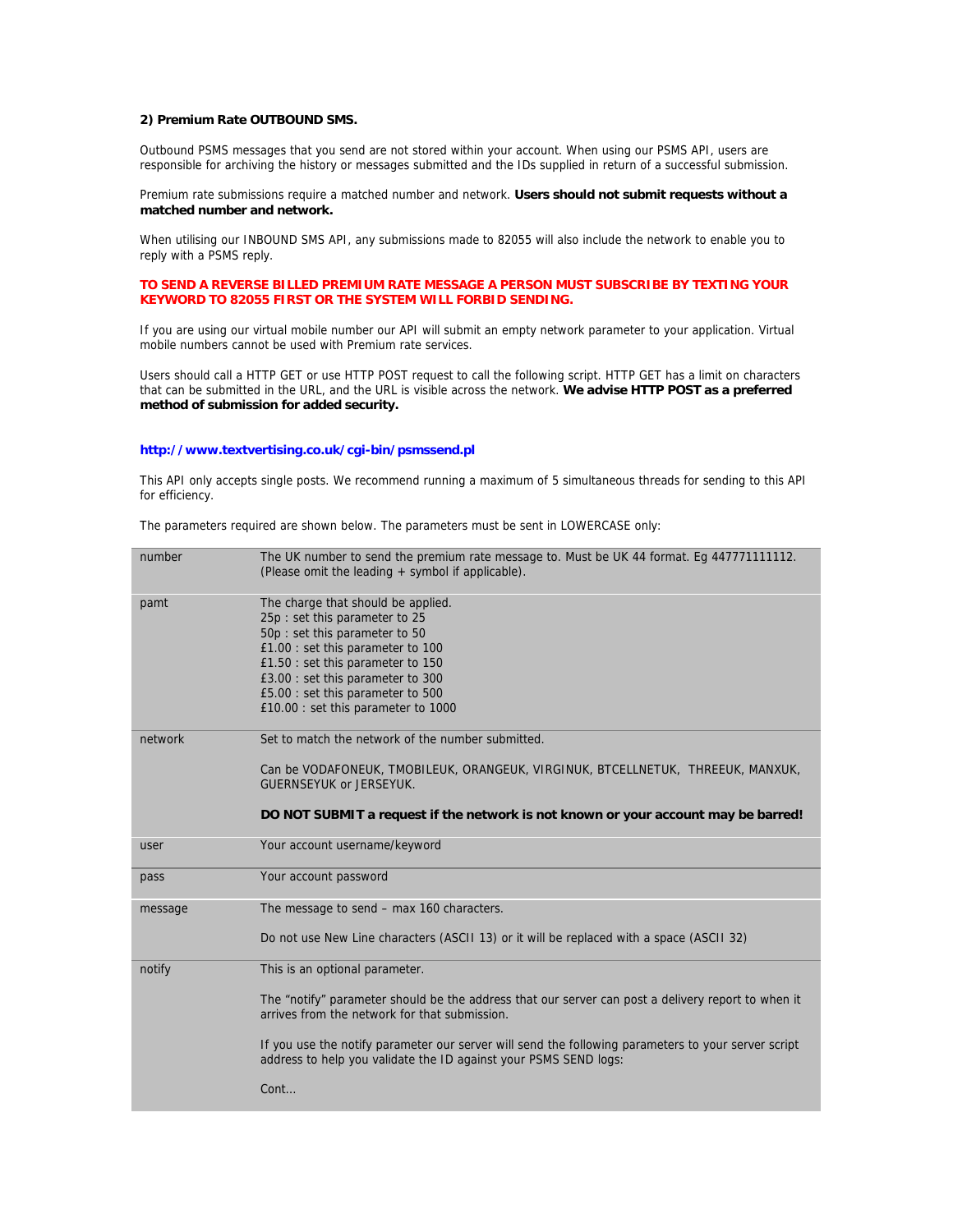id – the message id that was provided to you on submission. number – the mobile number that was submitted. result – the status of delivery to that number.

If omitted, or left blank, no report will be posted back. You can however request a report at any time by simply by doing a PSMS REPORT post using the ID which is displayed after a successful submission. See section (3).

Example GET request to send a PSMS message to a phone at 50p:

http://web.textvertising.co.uk/cgibin/psmssend.pl?number=44777777771&user=yourusername&pass=yourpassword&message=test message&pamt=50&network=VODAFONEUK

Example GET request to send a PSMS message to a phone and have the delivery report posted back to "www.myserver.com/reply.pl" using the "notify" parameter:

http://web.textvertising.co.uk/cgi-

bin/psmssend.pl?number=44777777771&user=yourusername&pass=yourpassword&message=test message&pamt=50&network=VODAFONEUK&notify=http://www.myserver.com/reply.pl

## **Error reporting:**

### **For filtering purposes, a fully numeric response indicate a valid submission.**

If an error exists on submission, a response will be shown. If accepted, and ID will be given in the format 1234567890. (Please see ERROR CODES on page 17).

The submission number is your ID to trace for all delivery/billing reports and also for notifications of deliveries automatically posted back to you if requested using the notify parameter.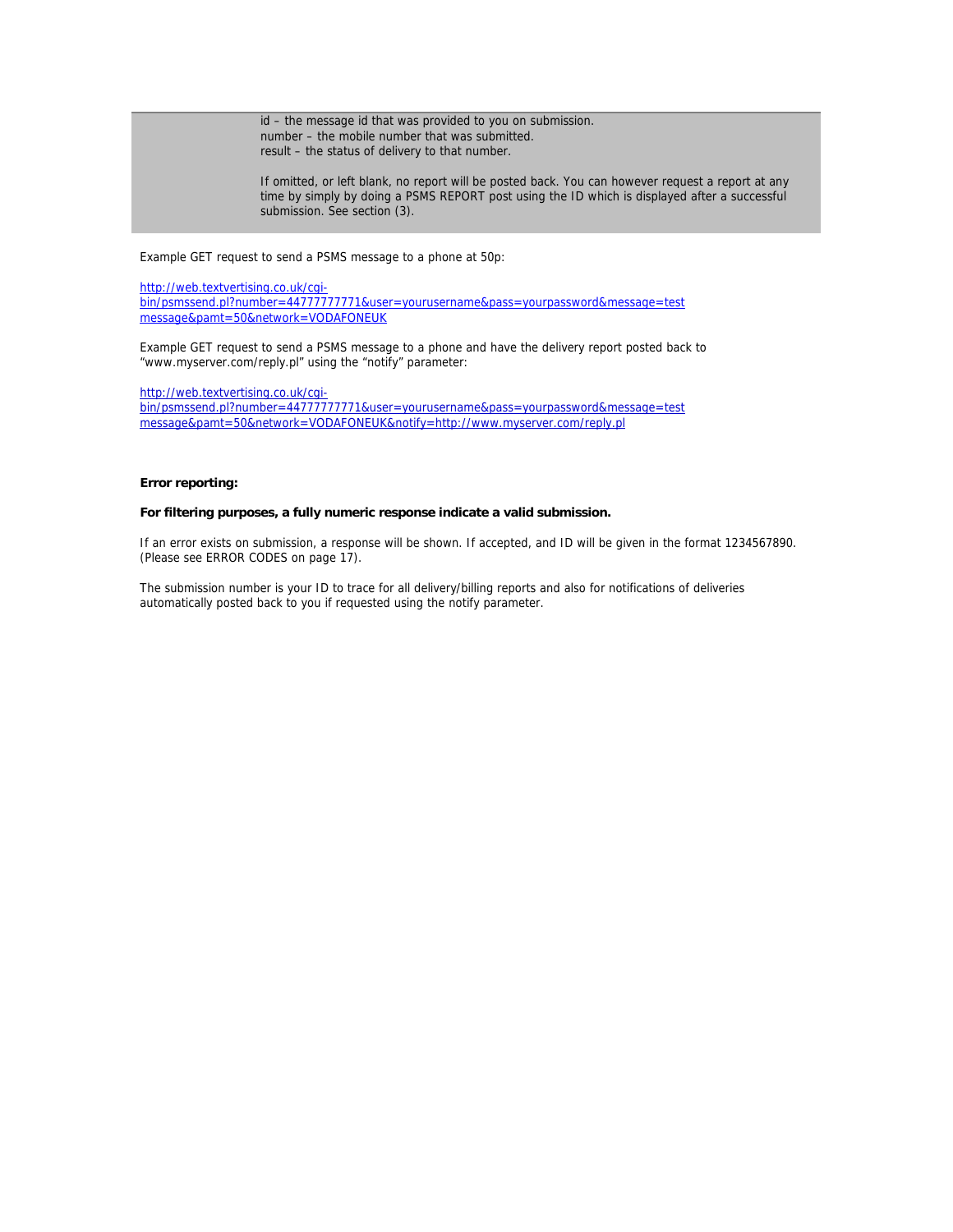## **3) REQUESTING A PSMS DELIVERY REPORT ON AN PSMS SUBMISSION ID**

You can enquire on the status of delivery and whether the end user was billed or not provided you have the billing amount that was used and the ID that was given after submission.

Users should call a HTTP GET or use HTTP POST request to call the following script:

### **http://www.textvertising.co.uk/cgi-bin/psmsreport.pl**

| id     | The long numeric ID that was provided to you on submission of a PSMS SEND request.                                                                                                                                              |
|--------|---------------------------------------------------------------------------------------------------------------------------------------------------------------------------------------------------------------------------------|
| pamt   | The charge that was applied to the end user.<br>25p : set this parameter to 25<br>50p : set this parameter to 50<br>£1.00 : set this parameter to 100<br>£1.50 : set this parameter to 150<br>£5.00 : set this parameter to 500 |
| report | £10.00 : set this parameter to 1000<br>Optional - Set to match the type of report you would like.<br>Left blank – standard text/html report<br>set to "xml" – XML style report                                                  |
| user   | Your account username/keyword                                                                                                                                                                                                   |
| pass   | Your account password                                                                                                                                                                                                           |

Example GET request to request a PSMS delivery report:

http://web.textvertising.co.uk/cgi-bin/psmsreport.pl? id=1234567890&user=yourusername&pass=yourpassword&report=xml&pamt=150

On Success, a report will be provided. Unless this result shows BUFFERED, the report is final and will either show either DELIVERED, REJECTED, FAILED or FORBIDDEN REVERSE BILLING.

FAILED indicates that the message was undeliverable and the end user has not been charged and you can retry sending the message again if you wish.

REJECTED indicates that the handset could not be charged. This is usually when either the handset blocks shortcodes or is out of credit.

FORBIDDEN REVERSE BILLING is a separate error that occurs. This normally occurs:

- 1) if you attempt to send to a handset that has not first subscribed by sending a subscription text to 82055
- 2) The number/handset is blocked by the network.

3) Too many requests have been made within a small period of time that is considered excessive by the Network.

NO REPORT or a blank response indicates that no report is yet available. The message/status is still within the SMSC and will appear sometime later.

#### Some reports can take up to 72 hours to appear.

This is because an undelivered message is queued for retry a short time later by the network. Deliveries are retried for up to 72 hours after which time FAILED will normally be the response if delivery did not happen. This will normally occur if you send a request to a handset which is switched off for an extended period of time. Normally this occurs with subscription services as you are sending the message to a phone which may be switched off.

### **Error reporting:**

If an error exists on submission, a response will be shown. (Please see ERROR CODES on page 17). If accepted, a result will be given in the format ID STATUS DATE. The delimiter for your own records is a "space" – ID<space>STATUS etc.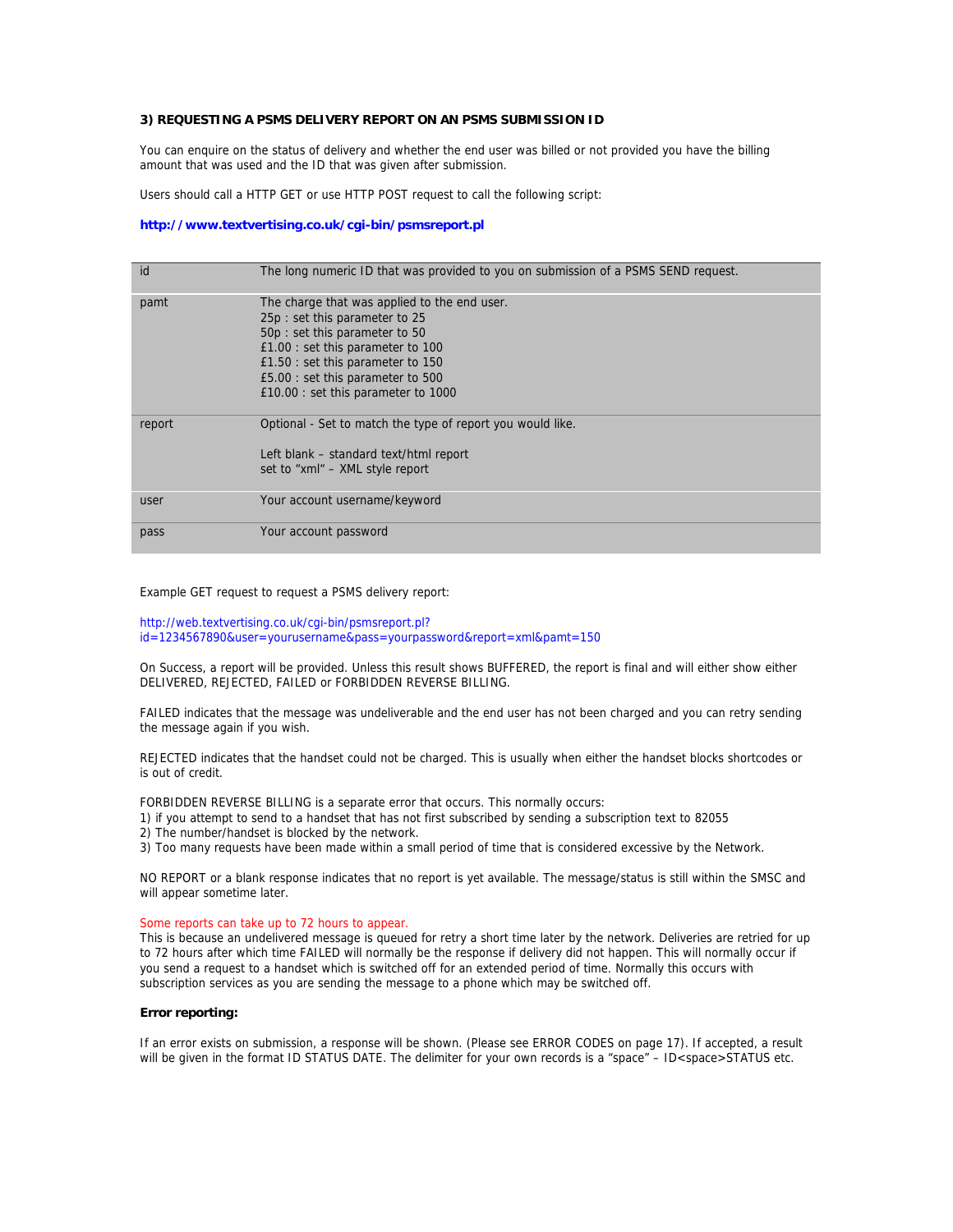### **4) INBOUND SMS**

Users should develop their own application to accept a HTTP POST request from our servers.

To set up HTTP POST inside your account, select INBOUND SMS and then choose option 5 (HTTP POST).

At the next step, provide the full URL to your processing script including any port if required. Your script must exist before it will allow you to set it up and respond with a HTTP 200 status.

Finally test the connection and make changes if required. Once set up, your server should accept requests from our API successfully.

The parameters that will be submitted to you will be as follows:

| number  | The number that made a request.                                                                                                                                                                                                                                                                                                                                                                                                                  |
|---------|--------------------------------------------------------------------------------------------------------------------------------------------------------------------------------------------------------------------------------------------------------------------------------------------------------------------------------------------------------------------------------------------------------------------------------------------------|
| message | The message that was submitted.                                                                                                                                                                                                                                                                                                                                                                                                                  |
|         | If using the virtual mobile number, inbound requests can be a maximum of 160 characters.                                                                                                                                                                                                                                                                                                                                                         |
|         | If using a shortcode multiple message parts can be submitted and our system will re-assemble and<br>submit the entire message to your system. This is provided that all parts are received or the<br>message is locally discarded.                                                                                                                                                                                                               |
| network | WIII be VODAFONEUK, TMOBILEUK, ORANGEUK, VIRGINUK, BTCELLNETUK, THREEUK, MANXUK,<br><b>GUERNSEYUK or JERSEYUK</b>                                                                                                                                                                                                                                                                                                                                |
|         | A network will only be included if using a shortcode number, not a virtual mobile number                                                                                                                                                                                                                                                                                                                                                         |
| keyword | The keyword that was used to trigger the request. If you have multiple keywords it will identify the<br>request to you.                                                                                                                                                                                                                                                                                                                          |
|         | If we have set up keyword pointing then your message body will be shifted right and the keyword<br>used will be inserted.                                                                                                                                                                                                                                                                                                                        |
|         | For example, assume you have the main keyword ABC and also a pointed keyword XYZ that we<br>have added for you. If the end user submits ABC HELLO you will receive the keyword ABC and the<br>message HELLO. If the end user submits XYZ HELLO you will receive the keyword ABC and the<br>message XYZ HELLO. The first word of the message body helps you distinguish where it originated<br>from by comparing it to your pointed keyword list. |
| time    | The time of the received request in GMT (SQL/MySQL format YYYY-MM-DD HH:MM:SS)                                                                                                                                                                                                                                                                                                                                                                   |

#### **Points to take note of:**

When using the HTTP POST facility, our server sends the request directly to you and does not store any information inside your account.

Your server/script should respond in a timely fashion (sub 500ms). If it does not, or is unavailable, the request is lost.

Your server/script should also respond with a basic response like "OK" or "ACCEPTED" or you may experience problems setting up HTTP POST.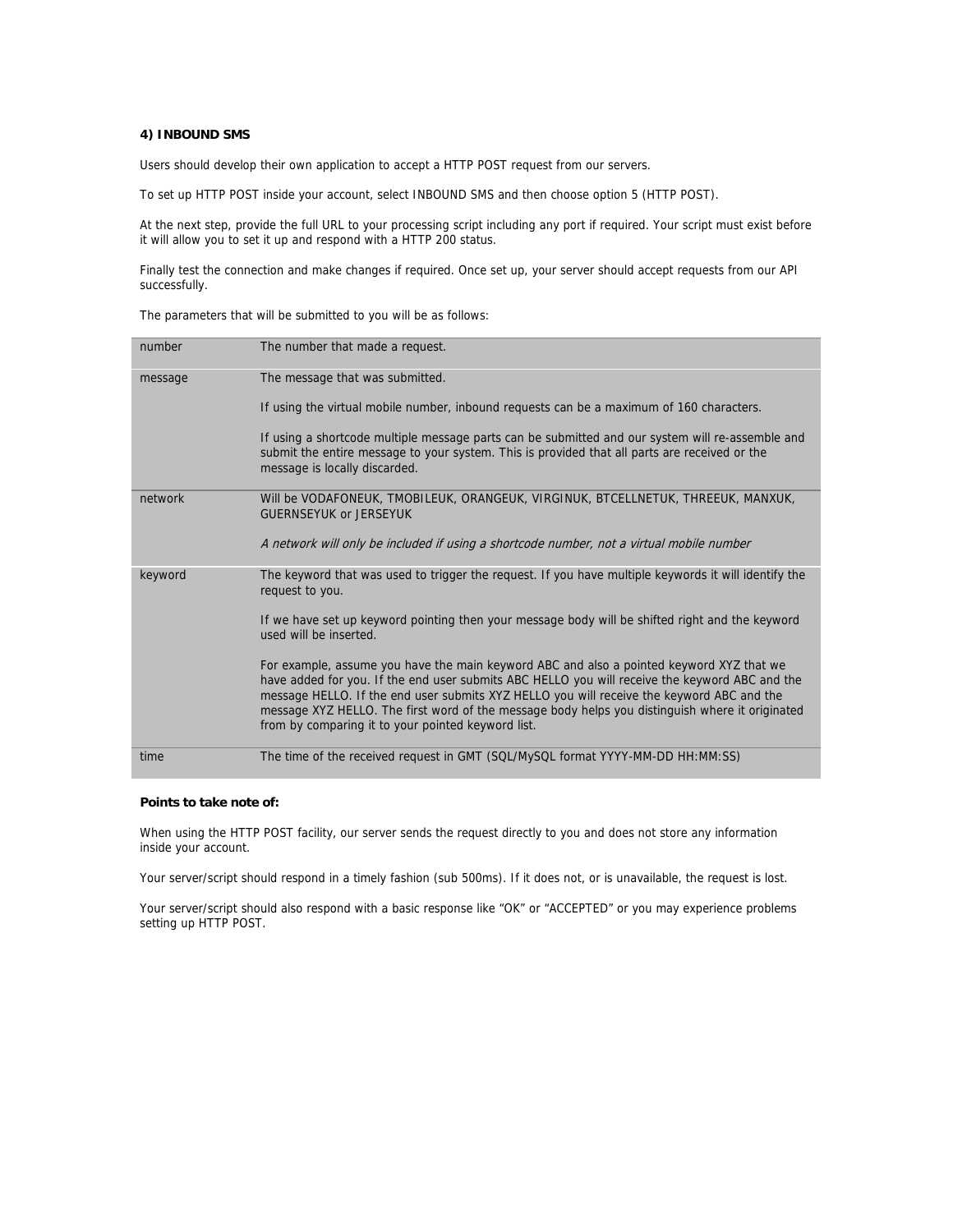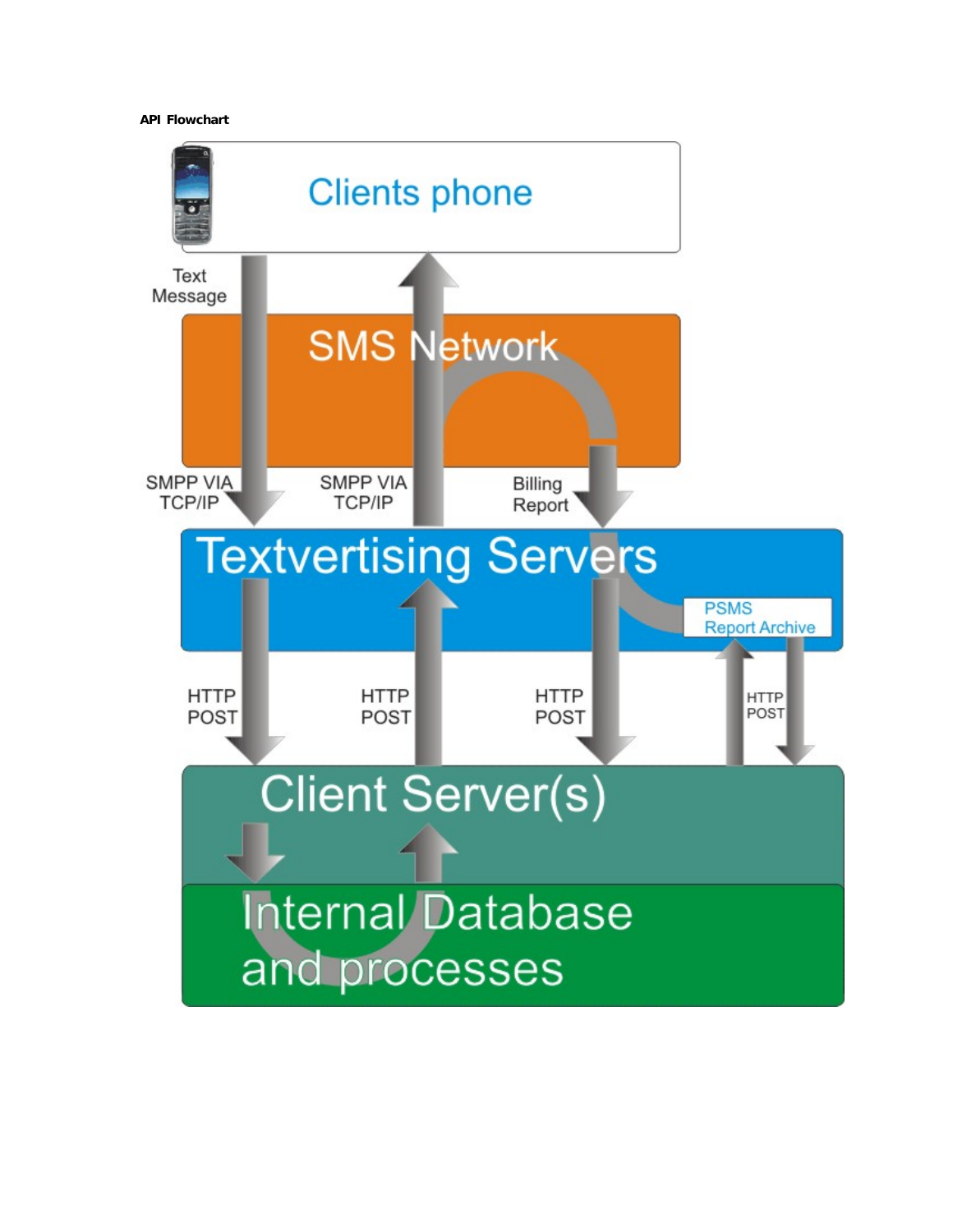## **5) Outbound MMS**

Outbound MMS can be initiated using HTTP post by submitting the following parameters.

| number  | The number that you wish to send an MMS to.                                                                                                             |
|---------|---------------------------------------------------------------------------------------------------------------------------------------------------------|
| user    | Your account username/keyword                                                                                                                           |
| pass    | Your account password                                                                                                                                   |
| mms url | The location of the MMS ZIP file on your server (in the format<br>http://www.yourserver.com/mmsfiles/mms_filename.zip                                   |
| ref     | This parameter is optional.                                                                                                                             |
|         | This should be a unique reference to store alongside the MMS log in your history. This can be a<br>number or text. If omitted n/a will be used instead. |

Users should submit the above parameters with valid information by HTTP POST to the following script:

### **http://www.textvertising.co.uk/cgi-bin/mmssend.pl**

On successful receipt, you will receive a "MMS ACCEPTED: UNIQUE\_NUMERIC\_ID" result.

If unsuccessful, you will normally receive "MMS FAILED: PROBLEM\_RESULT\_AND\_ID" result.

## **Compilation of MMS ZIP files.**



Textvertising provide online facilities for building MMS file structures from inside each account. Where you wish to use the API, you are responsible for building and successfully compressing the content into a valid ZIP structure. The ZIP file must not contain any other folders or be hierarched or the content will not be read (You should aim to use KEEP FILE STRUCTURE INTACT when zipping).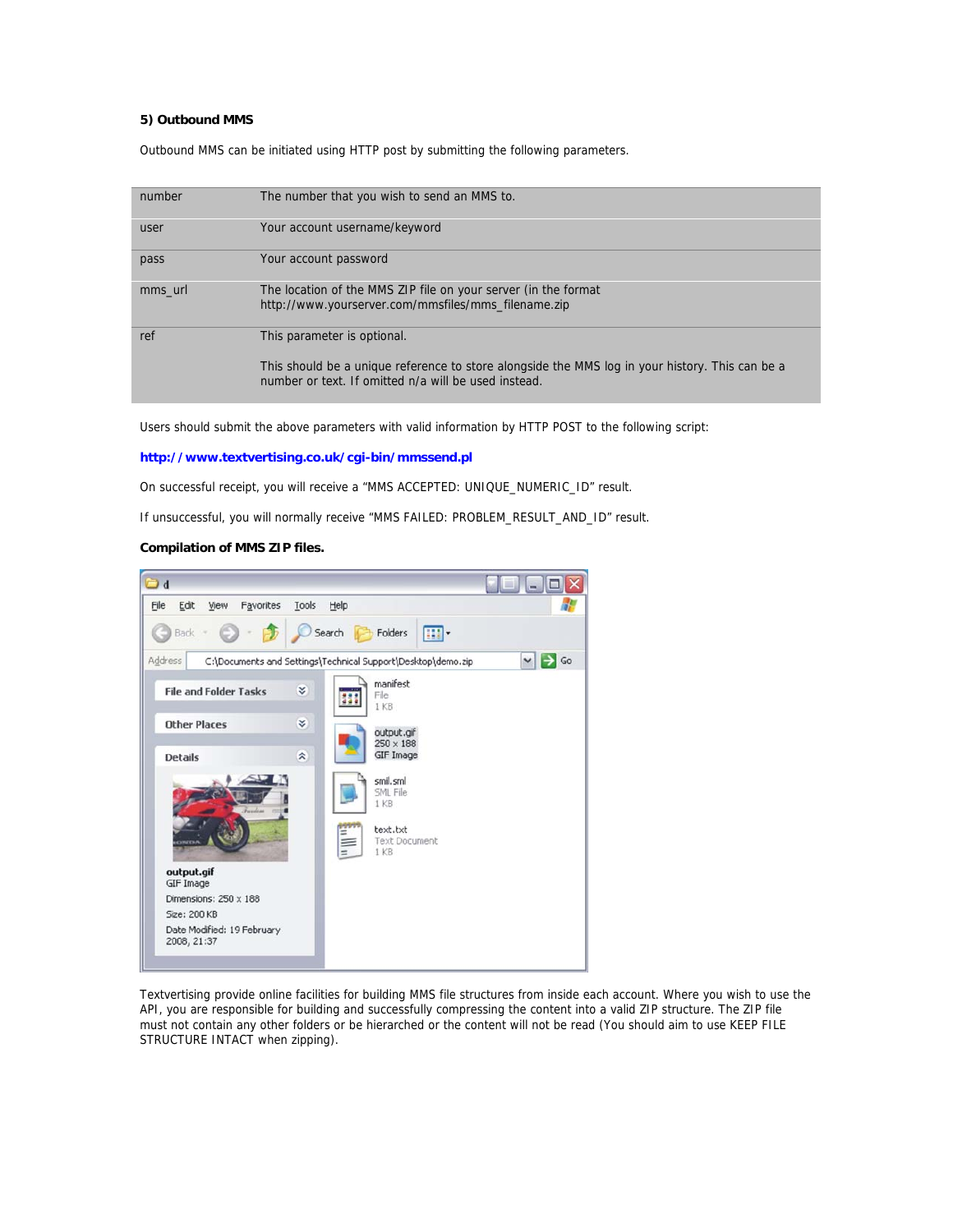Essentially, the ZIP file should contain:

#### **An smil.sml file.**

This file contains the markup language to instruct the phone how to display the content contained within the ZIP file.

This example assumes that you have included a text file with some basic text and it is called "TEXT.TXT" and a picture called "MYPIC.JPG". This will display the image and the picture for 10 seconds then will close.

 $<$ SMIL $>$  $<$ BODY $>$ <PAR DUR="10000MS"> <TEXT SRC="TEXT.TXT"></TEXT> <IMG SRC="MYPIC.JPG></IMG>  $<$ /PAR $>$  $<$ BODY $>$ <SMIL>

### **A file name manifest (with no extension).**

The MANIFEST file should contain references to the entire content in the ZIP file excluding itself to tell the phone how each file should be handled to enable it to display properly.

| Line 1: Creation date (remmed out by $#$ ) |   | #Thu Aug 11 16:25:52 GMT 2007 |
|--------------------------------------------|---|-------------------------------|
| Line 2: SMIL file definition statement     | > | smil.sml=application/smil     |
| Line 3 onward: Content descriptors         |   | filename=descriptor*          |

\*Example basic content descriptors (there are many more depending on the files contained):

Mypicture.jpg=image/JPG Mypicture.gif=image/GIF Mytext.txt=text/plain Myvideo.3gp=video/3gpp

In many cases if just sending some text information plus a picture or a video, the SMIL file can be omitted completely (including reference to it in the MANIFEST file) to further aid compatibility across handsets.

The "smil.sml" file is written in a code called SYNCHORNISED MULTIMEDIA INTEGRATION LANGUAGE which works in a similar way to HTML/XML. More information can be found at http://www.w3.org/AudioVideo/ and http://www.w3.org/TR/REC-smil/

#### **The other content files.**

These can be of many different types. (eg MP3, 3GP, MID, JPEG, GIF, TXT etc format). Many files can be included within the ZIP file as long as the extensions of the files are referred to within the MANIFEST file.

If you would like simple examples of formatted ZIP files, please contact us at support@textvertising.co.uk or on 0845 27 82055 or contact your Account Manager.

#### **Important Notes:**

Textvertising do not provide instructions on using SMIL and how each phone displays the result is handset dependant and beyond our control. We recommend keeping the content to the minimum – perhaps containing simply a single picture or video content and some text. This mimics the way each handset normally communicates when sending pictures or video content to each other and ensures good handset compatibility.

We recommend that all file names are in lowercase. Uppercase gives varied results and you may receive errors on submission if uppercase is used.

Submission of MMS files to Textvertising may take 500-1000ms. This is due to the need to retrieve the content of the file from your server and check the format is correct for network submission.

MMS files should be ideally less than 100kb when compressed. Textvertising will deliver up to 300kb successfully, but it is network and handset dependant. The networks do not offer delivery reports on MMS as yet.

#### **Error reporting:**

If an error exists on submission, a response will be shown. If accepted, ACCEPTED will be given. Otherwise you will receive an error. (Please see ERROR CODES on page 17).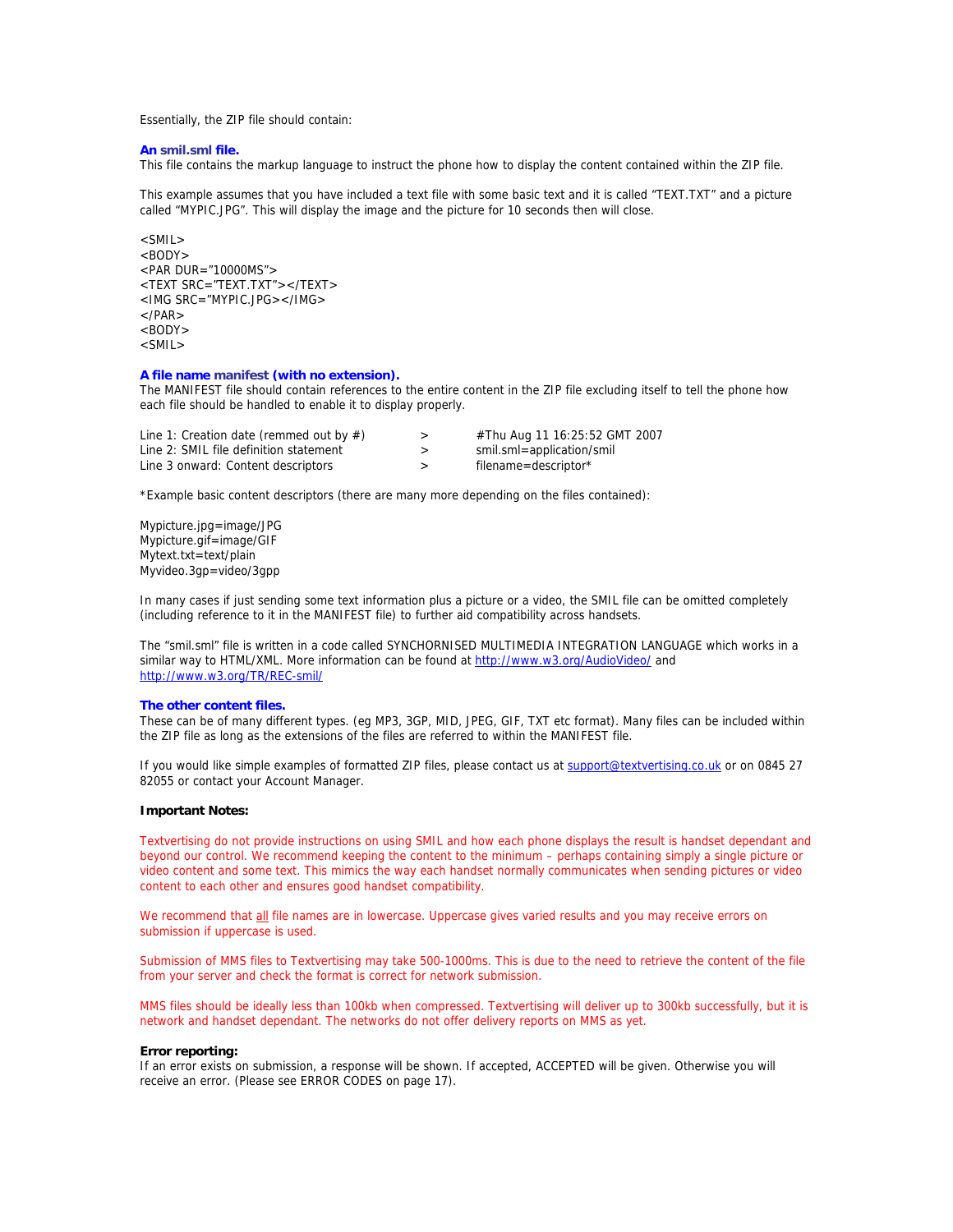### **Checking Your Account Balance via our API.**

You can check how many available message credits are inside your account using our API. This is especially useful to enable your software to automatically check free messages before sending a message.

You can call the following page to request your balance:

#### **http://www.textvertising.co.uk/cgi-bin/show\_credits.pl**

You should also pass two parameters USER and PASS.

Example HTTP GET

### **http://www.textvertising.co.uk/cgi-bin/show\_credits.pl?user=YOURUSERNAME&pass=YOURPASS**

#### **Your account balance will simply be displayed as a number.**

If you are on PREPAY where you purchase messages up front, the value will be the number of message credits you have left. (13432 is 13,432 messages available).

If you are on ACCOUNT the value shown will be the amount you owe to us in pence. (16789.1 is £167.891 pence which would be rounded to the nearest penny)

### **MMS Enabled Accounts.**

If your account is MMS enabled and PREPAY, the result will show two figures separated by a comma. The first is your free SMS messages, the second the free MMS messages. (123,456 is 123 free SMS, 456 free MMS).

If you have an ACCOUNT with us, the balance will be the **total** amount owed, and this includes any MMS messages sent.

## **Error reporting:**

If an error exists on submission, a response will be shown. (Please see ERROR CODES on page 17).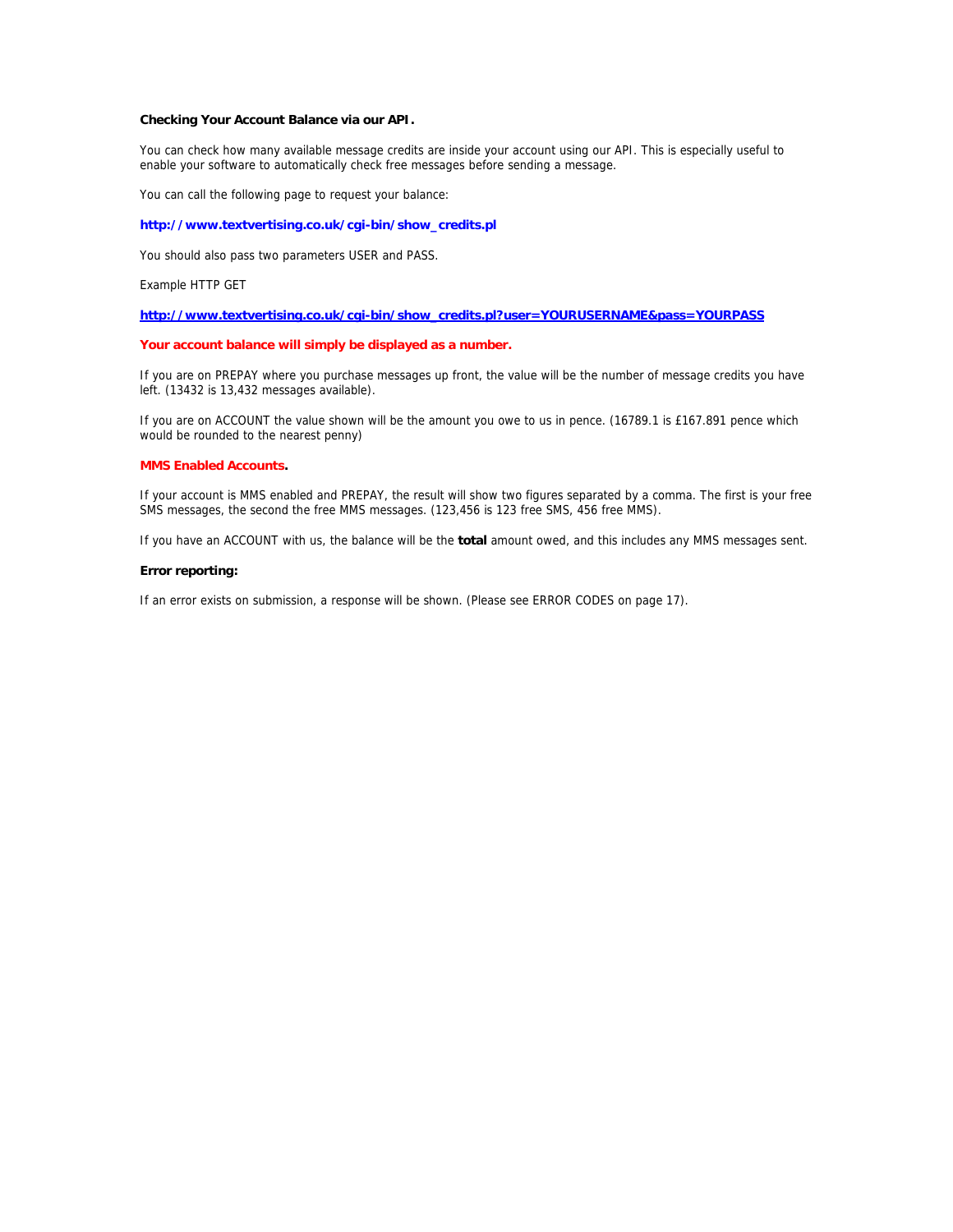# **Submission Error Codes.**

Receiving errors can be annoying and we can help you trace errors that may occur. Below is a list of the errors that you may receive and the reasons they usually occur. Some errors may be more specific.

| FAILED LOGIN, NO ID or NO USERNAME                                  | The username or password supplied is incorrect or blank                                                                                                           |
|---------------------------------------------------------------------|-------------------------------------------------------------------------------------------------------------------------------------------------------------------|
| <b>ACCOUNT PROBLEM: XXXXX</b>                                       | Your account is barred or another problem exists. xxxxx will be replaced by a<br>specific error.                                                                  |
| <b>MESSAGE TOO LONG</b>                                             | The submitted message is longer than 160 characters                                                                                                               |
| ONE OR MORE MOBILE NUMBERS IS<br><b>INVALID</b>                     | One or more of the numbers submitted is either too long, too short, is not a valid<br>mobile number or does not start with 447                                    |
| <b>MESSAGE CONTAINS INVALID</b><br><b>CHARACTERS AT POSITION XX</b> | The message contains an invalid character that cannot be accepted by the<br>network. Where applicable xx will be replace by the position of character(s).         |
| SMSID TOO LONG                                                      | The sender ID is longer than 11 characters if Alphanumeric or 13 numbers if<br>Numeric.                                                                           |
| <b>EXPIRY WRONG FORMAT</b>                                          | The expiry date specified is in the wrong format or is malformed. This should be 4<br>numbers, MMDD (month, date). Maximum expiry time is 3 days from submission. |
| <b>NO NUMBERS</b>                                                   | Your submission contains no numbers.                                                                                                                              |
| ACCOUNT NOT PSMS ENABLED                                            | You are attempting to send a premium rate message but the settings on your<br>account do not permit this.                                                         |
| <b>NETWORK INVALID</b>                                              | The network submitted is not valid, (see section 2 under NETWORK).                                                                                                |
| BILLING AMOUNT OUT OF RANGE                                         | You are submitting an amount for the "pamt" parameter that is not correct (See<br>the values - section 2 under PAMT).                                             |
| <b>NUMBER BARRED</b>                                                | The number you are submitting to has text stop or has been barred by the network<br>from receiving premium messages.                                              |
| MMS CREDIT IS ZERO                                                  | You have run out of free MMS messages and should top up your account.                                                                                             |
| <b>MMS FAILED: XXXXX</b>                                            | Your MMS failed submission. xxxxx will be replaced by the reason.                                                                                                 |
| NOT ENOUGH FREE MESSAGES                                            | You have run out of free SMS messages and should top up your account.                                                                                             |